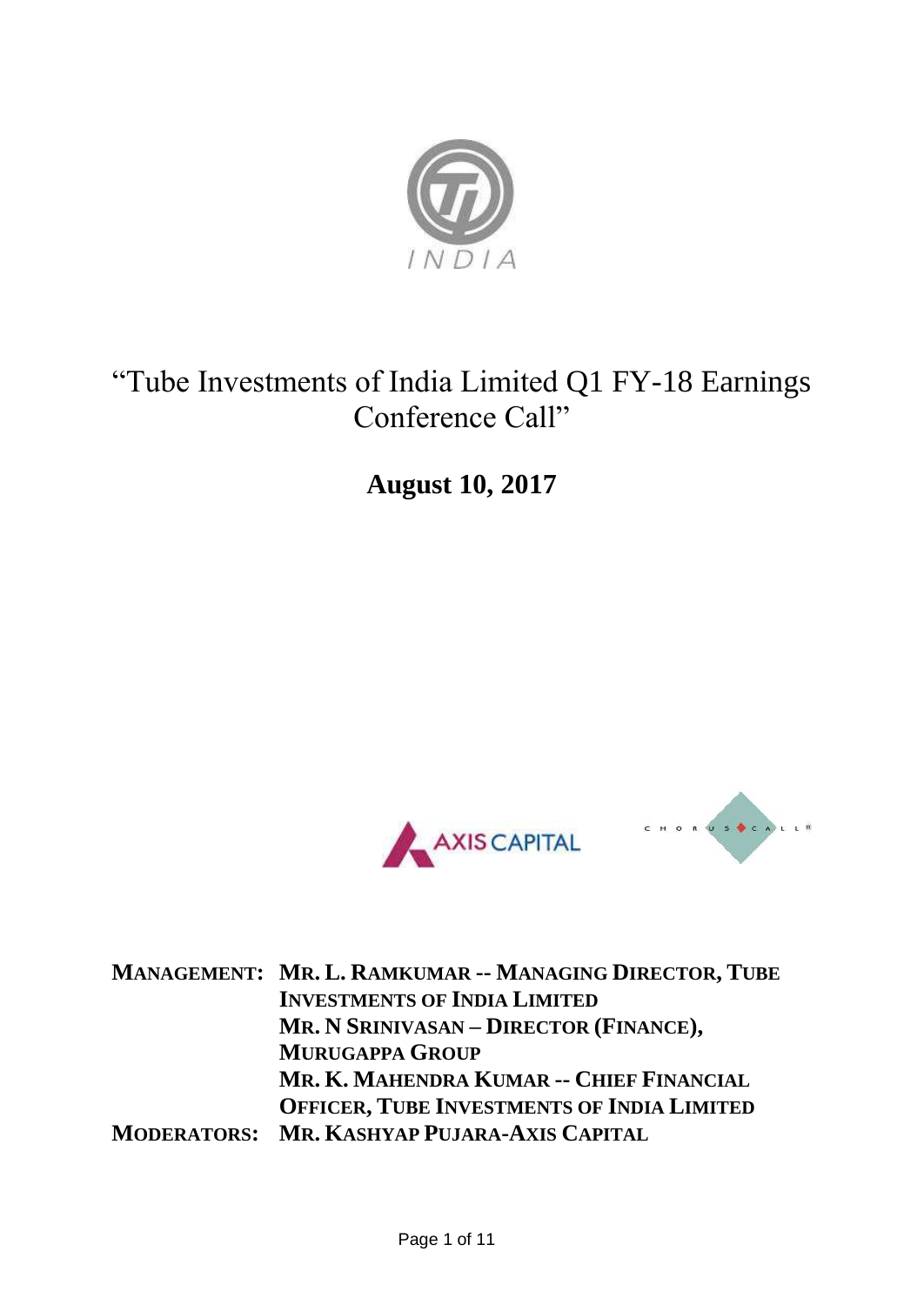

**Moderator:** Ladies and gentlemen good day and welcome to the Tube Investments Q1 FY18 Earnings Conference Call hosted by Axis Capital Limited. As a remainder all participant lines will be in the listen-only mode and there will be an opportunity for you to ask questions after the presentation concludes. Should you need assistance during the conference call, please signal an operator by pressing '\*' and then '0' on your touchtone phone. Please note that this conference is being recorded. I now hand the conference over to Mr. Kashyap Pujara from Axis Capital, thank you and over to you sir.

**Kashyap Pujara:** Good Evening Everyone and thank you for standing by. It is a great pleasure to have with us the management of Tube Investments of India.

> From the management side, we are represented by Mr. N Srinivasan, who is the Director (Finance) of Murugappa Group, we have Mr. Ramkumar, who is the Managing Director and Mr. Mahendra Kumar, who is the CFO.

> To just set the context and just to give you a brief that Tube Investments reported the Q1 FY18 Results and they reported separate financials for the financial holding company the Finco which includes 60% stake in Chola MS General Insurance and listed CIFCL and demerged manufacturing business, which was previously the standalone entity.

> So, the flow would be that we would have the opening comments from Mr. N Srinivasan for the Finco, followed by brief Q&A with him in case of anyone has questions on the Finco. Subsequently, we will have a discussion with Mr. Ramkumar, who will give his comments on the manufacturing business followed by questions thereafter.

Without taking too much time, I now handover the floor to Mr. N Srinivasan, over to you sir.

**N. Srinivasan:** Thank you Kashyap. Hi friends, this is the first quarterly results of the financial holdings which consist of the line-by-line consolidation of the insurance business which is 60% subsidiary and consolidation as Cholamandalam Finance is an associate and the shareholding is only 46%. Then, we have a small company Chola MS Risk Services Limited, that results have also been incorporated.

> With this, the numbers are there actually, the quarterly performance of NBFC has been good actually about 25% we had grown. As far as the Insurance business is concerned, this quarter though the topline is good, the PBT has been slightly below our expectations primarily on account of claim and little bit of lesser earned premium which we expect to set right in the next quarter. If there are any other questions, I can take.

> So on the balance sheet, of course we have not published the balance sheet but you will get the balance sheet in the next quarter.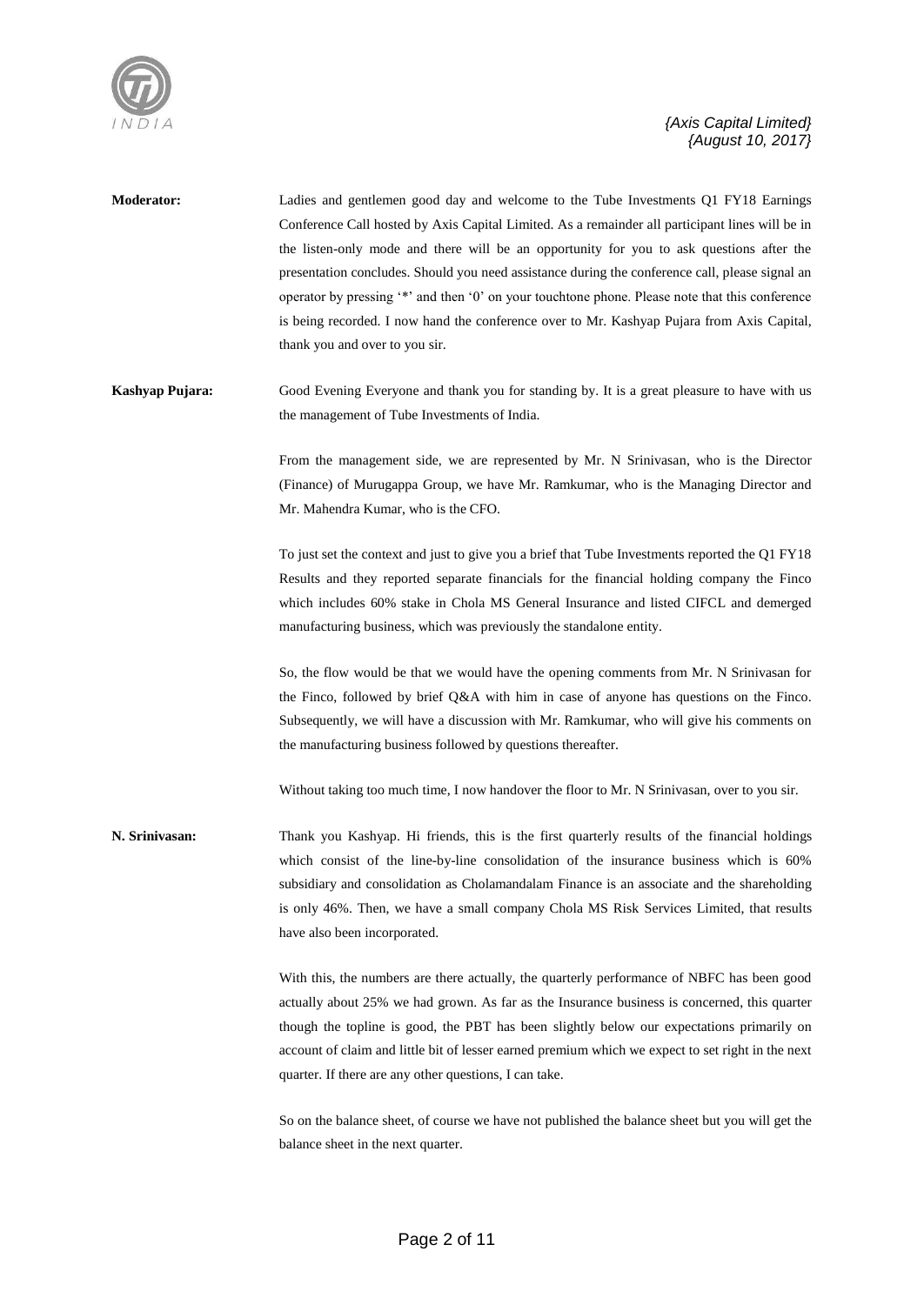

Generally, this financial holdings has is a debt-free balance sheet, the net worth of close to about 1000 crores represented by investments cost in the NBFC which is about 645 crores and then about 60% stake of the insurance which is about 265 crores and then a cash of about 55 crores as on 31<sup>st</sup> March 2017. It is a debt-free company.

On the standalone basis, the income for this company is primarily on account of dividend plus there will be some business income which will probably approved in the next couple of quarters.

If there are any other questions I can take down.

- **Kashyap Pujara:** Mr. Srinivasan, I think there are no questions on the Finco, but in case if you would like to you know point out any thoughts that you have on the next 3 to 4 years or any outlook that you would like to share, you can just brief.
- **N. Srinivasan:** Sir, generally as a group we don't give any guidance but as far as I can say this in general, as you know this is the holding company from the Financial Services business. In future, all the investments for the Financial Services business will be channelized through this holding company. Right now, this company you know has got a debt-free balance sheet and the net worth of about 1000 crores. The Board will eventually discuss going forward what will be the strategy, what will be the fund-raising plan, how the underlying companies can be grown or there are any new opportunities. Yesterday was the first Board meeting, in fact, the same meeting itself they said sooner or later we should start discussing and when this can be tables, etc., the numbers asked. Eventually may be once some plans are finalized, I may be able to share some more details.

**Moderator:** Sure, the next question is from the line of Jayesh Gandhi from Birla Sun Life. Please go ahead.

- **Jayesh Gandhi:** My question is regarding the stake in the two subsidiaries that we have since we have limited cash on books, what is the plan? Will you be maintaining the stake or the stake that we have the holding company, the future will be going down as I believe that one of the subsidiary where especially the Financial Services subsidiary, the NBFC would be requiring capital raise in the next 6 months.
- **N. Srinivasan:** First is the NBFC will not require any capital in the next 6 months. Its capital adequacy is about 19. So at least for the next 15 to 18 months you don't require any capital for the NBFC. So currently the capital adequacy is 19, there is still some scope to raise from Tier-2 capital. So as of now we have evaluated actually in the next 18 months, we are not looking at any capital infusion, it is not required. Both Tier-2 and Tier-1 are comfortable, that is one. So then there are no plans to dilute at this point of time. Second is on the Insurance space, right now we hold 60% but all these insurance company will be mandated to get themselves listed. Earlier, there was a mandate to get listed within a particular period of time. When the new amendment bill came actually that stipulation was withdrawn, therefore, when there is a compulsion to list, we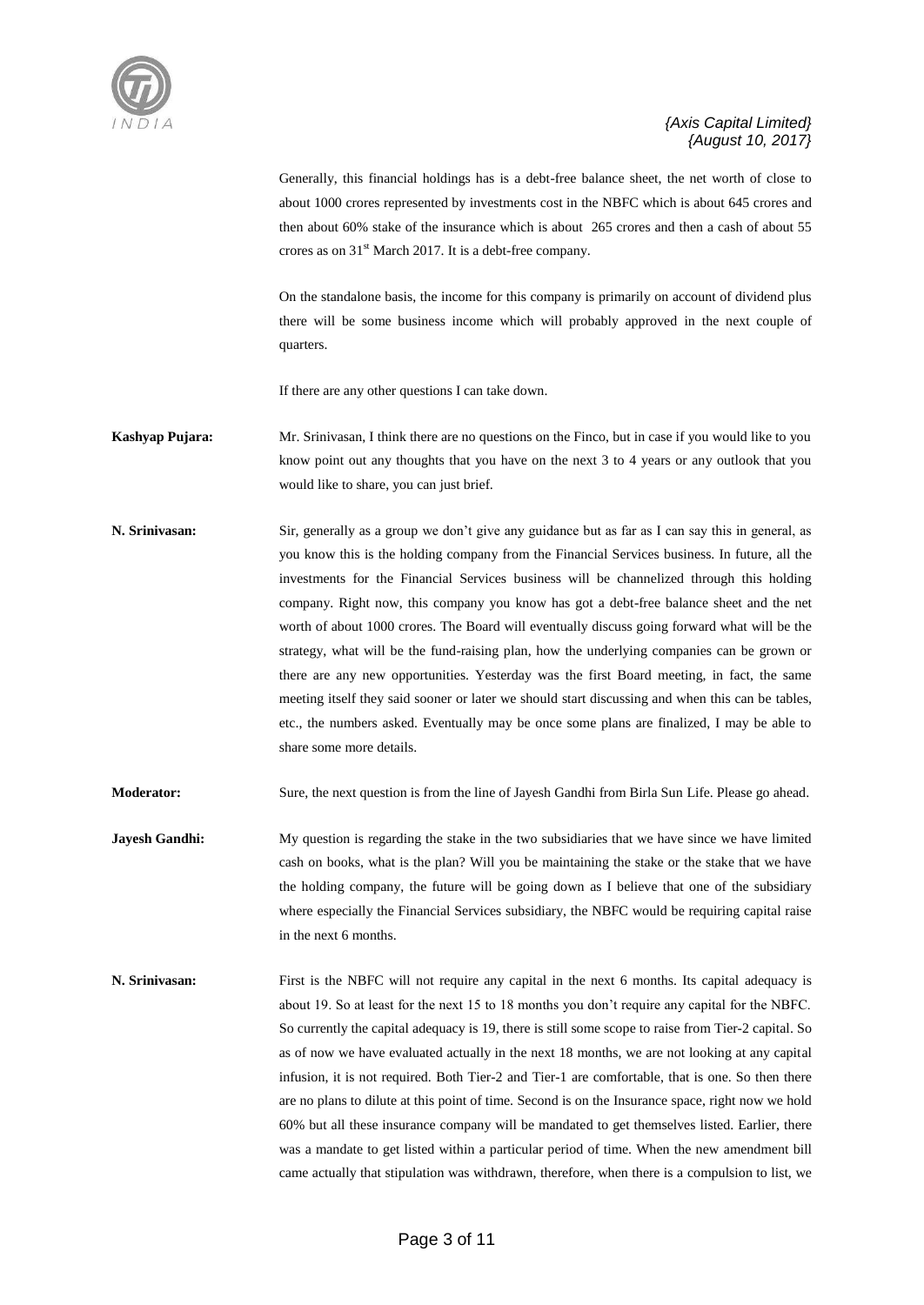

may have to list, so otherwise there is no immediate plans to divest any of the holdings etc., so as and when there is a discussion on board probably anything is to be reported, we can report. As you know the Finco came into existence only yesterday, therefore it will take some time for the board to firm up its thinking.

**Jayesh Gandhi:** If not immediately in the next months, I guess in a year's time or so or probably next two years' time you would require to infuse capital in the NBFC is not the Insurance arm because Insurance arm is relatively well capitalized. I guess as investor in the holding company, the endeavor for us would be to maintain the equity stake and I guess you will have to come out with some long-term projections of how to boost the income of the holding company, so that it can subscribe and maintain the stake in the subsidiaries.

**N. Srinivasan:** Point is well-taken, we are also working on those lines only.

**Moderator:** The next question is from the line of Suchit Kawatkar from ICICI Lombard. Please go ahead.

**Suchit Kawatkar:** Yes, we are having NCD in Tube Investment, so my query is what will be the status, in which company it will continue?

**N. Srinivasan:** It will be in Manufacturing only.

**Suchit Kawatkar:** It will be in Manufacturing only.

**N. Srinivasan:** So the company which will be holding will also be called as Tube Investments only, so it will be in manufacturing only, there is no change.

**Kashyap Pujara:** Listen, I think, we will move to the Manufacturing business, so let us here Mr. Ramkumar also. Sir, could you just give an overview of the Manufacturing business how you see it and then we will take the questions again please.

L. Ramkumar: Yes, thank you NS, for the initial remarks, just to brief all the participants about the status of our restructuring.

> Yesterday we had separate board meetings for both the companies. We also received now the approval for the name change that is the final names for the companies will be TI Financial Holdings will be the name of the company which holds share in Chola Investment Finance Co Ltd, Chola MS General Insurance and the Risk Advisory Company, Risk Services and Tube Investments of India Limited will be the name of the manufacturing company. After the demerger, some name change approval was required which we have now received. We also needed SEBI approval for us to announce the record date which we have received which means that soon may be in a day or two we will announce the record date which will be seven clear working days of the Bombay Stock Exchange, during which we will do tranding of this combined entity as it is traded today will continue. Post that there will be a book closure and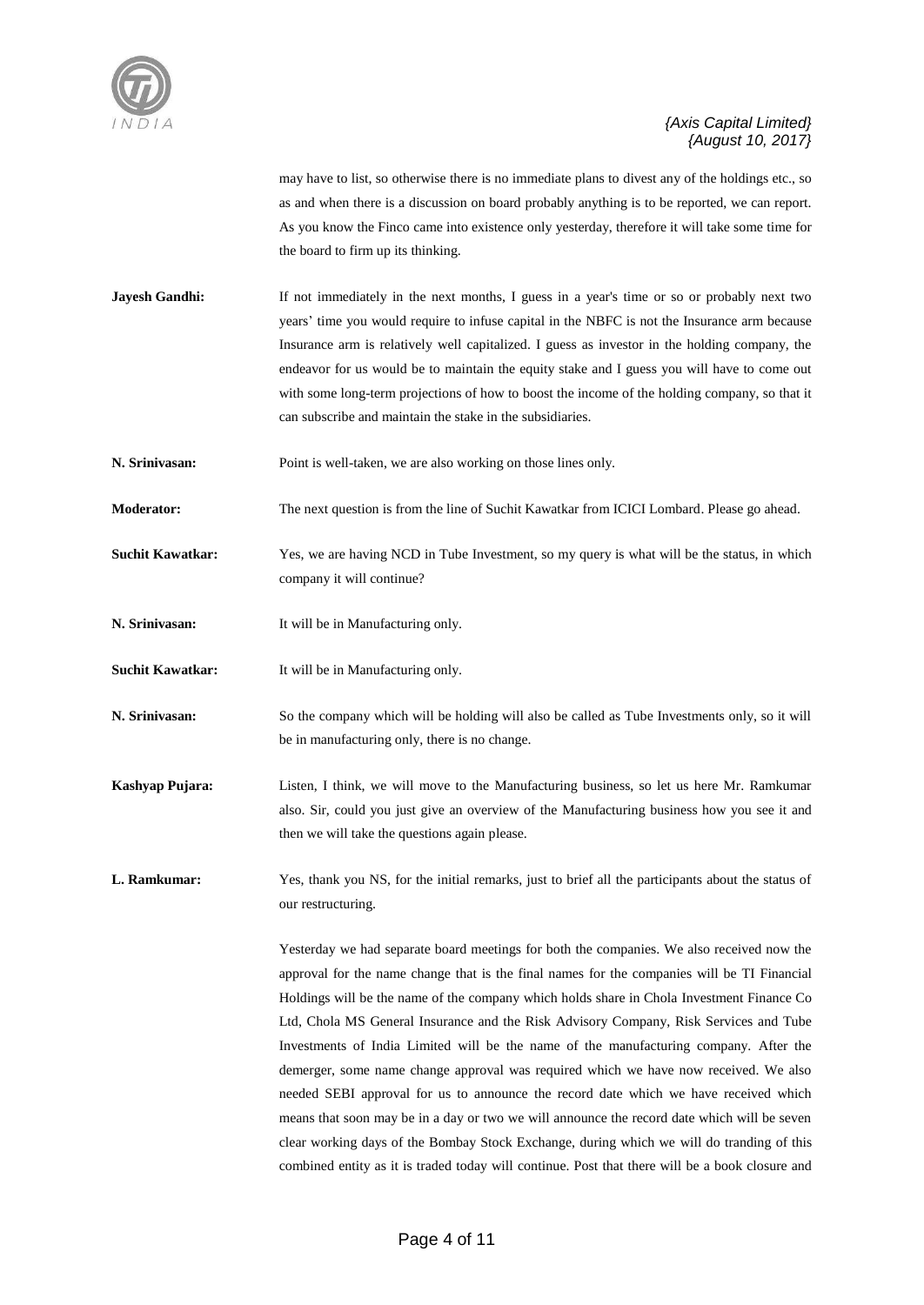

then allotment of shares in both these companies will happen. I think you all know that for the Rs. 2 face value of each share which is held in Tube Investments of India combined entity, you will get one share each of Rs. 1 in the financial holdings company and the manufacturing entity which is called Tube Investments of India Limited and we believe this process will take some time probably 4 to 5 weeks, after that the individual companies will be listed and this is just for your information. Yesterday, not only the quarterly results of the individual companies were approved by the board but also the annual results of 2016-17 was also approved and now we will have a separate annual report and all this will be posted to the various shareholders from now on before the AGM. This also happened yesterday because our effective date of all this for accounting purposes was  $1<sup>st</sup>$  April 2016.

So with these remarks I would like to get into the manufacturing business site.

Overall if you see that we grew by 6% in the revenue, Rs. 1221 crores versus Rs. 1156 crores in the same quarter last year. PAT was at Rs. 35 crores versus Rs. 43 crores in the Q1.

The overall reduction in the PAT was due to the bicycle business getting affected as well as raw material pricing being higher and not fully recovered during the quarter.

The Board has recommended for a dividend of Rs. 2 per share for FY 2016-17.

Coming to the individual businesses:

Bicycle market continues to be very dull and there has not been much growth during the quarter. We saw a decline of nearly 25% in the market size in the trade. There are two segments, trade as well as the government sector. The government sector is going well with number of governments having many schemes to distribute cycles. We are doing fine there, I think during this year as well we will cross the million bicycles there and probably overall number of cycles remained this year slightly better than even last year but having said that the real action is in the trade where the competition is heavy but at the same time the market is not growing in the last 6 to 7 quarters. Also during the month of June, the dealers concentrated on the GST because they had to destock their inventories and overall, we are seeing that during this quarter, we would see some pickup after these adjustments of stock take place and people settle down on the GST.

While the overall bicycle market did not grow, the performance cycling grew which is basically the high-end or the higher value bicycles costing about Rs. 7000 this year, etc., grew very well and TI did even better than the market in the brands of Rodeo, Montra and the few other International brands.

During the quarter institutional dispatches and the sales through the government, various governments, state government was 2.3 lakh compared to 1 lakh of last year.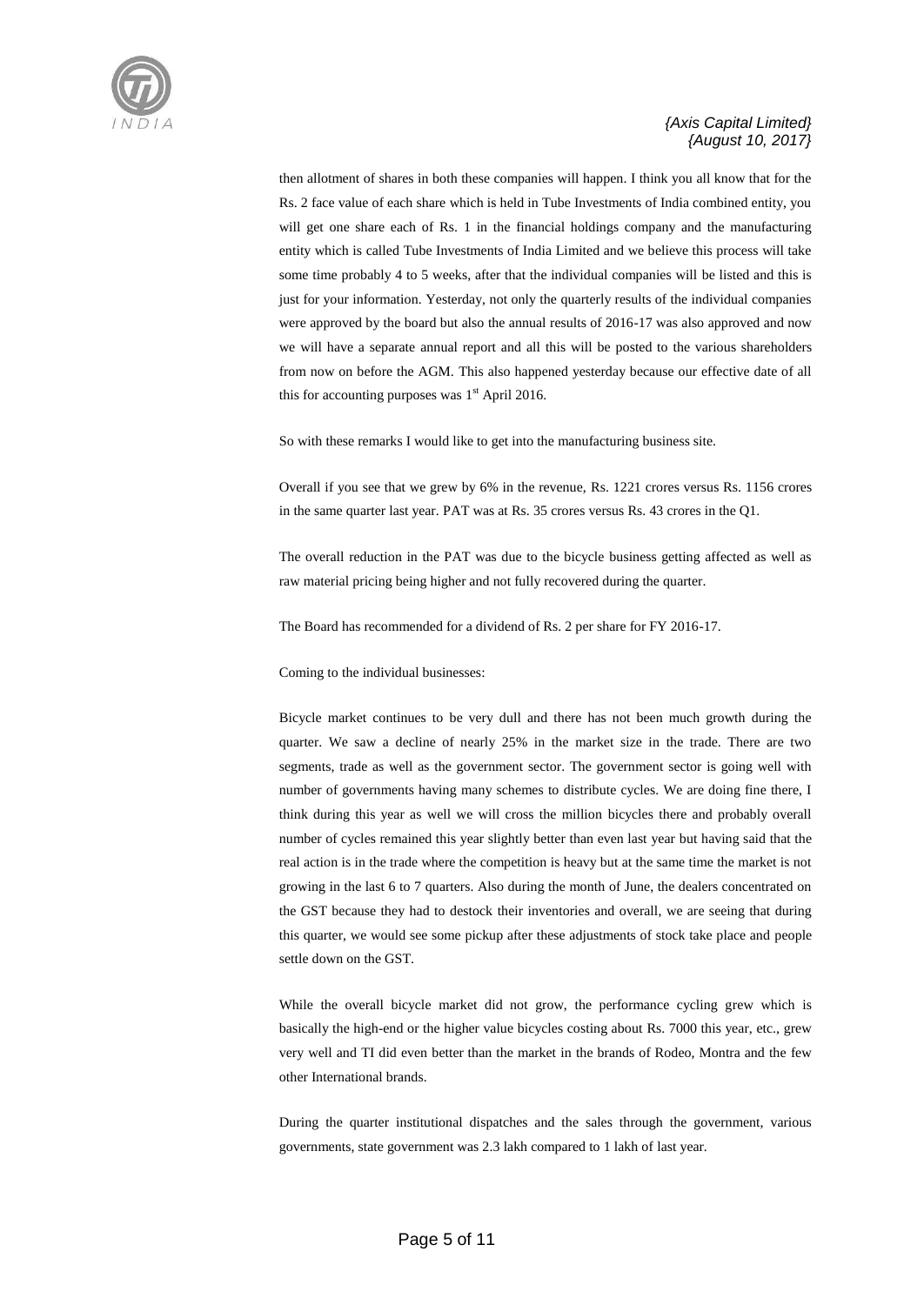

Overall, the combined reasons, total decline in this is 11% in volume and 3% in revenue and hence the PBIT was also lower.

Segment wise if we see PBIT during the quarter was lower at Rs. 14 crores against Rs. 23 crores. The plant we set up in Rajpura for production of cycles is ramping up. During the quarter in the month of June, we did achieve a landmark milestone of 1 lakh cycles per month. This will progressively go up. We also completed the closure of Noida during the previous quarter sometime in March. All the balance assets were either used or written-off during the quarter and we do expect that this quarter we will see some revival.

Coming to the Engineering division:

Orderbook was strong. We had a lot of 15% in the domestic business and 11% in the large diameter tubing. Overall, the tubes and strips registered a growth of 2% with exports growing at 26%. Last year, we had a good growth in exports, that growth continues. We did a volume of 5700 tons against 4500 tons the same quarter last year.

There have been some power failures and raw material availability which did affect the volume. We also had a steep steel price increase as during the last quarter of the previous year, so there had to be some recovery of these things done during the year but steel price situation continues to be volatile. The good news on the large diameter tubing business is our quality has stabilized, volume continues to grow year-on-year, for the same quarter we grew by 45% and there has been an improvement in the EBITDA in this business. The capacity utilization thus has also increased. The metal form products which is largely dependent on two-wheelers and passenger cars had reasonably good growth, overall metal formed product registered a growth of 8%. Auto chains grew by 16%, we continued to maintain the leadership in the OEM segment. We also inaugurated an assembly plant the first of its kind in our business, where we outsource the parts in Hosur and we also continued to grow in the fine blanking business where we have been qualified by some of the best names in the seating and transmission systems. Industrial chains also grew during the year and we have also been looking at new orders in exports. We had a good growth in doorframe and we have got source confirmation from some other good auto majors for future products. We have had visits from various customers from overseas for our fine blanking and other businesses looking at the future prospects. Broadly, I would say that this has been the story of the Q1. We also wanted to tell you that the company is stabilizing on the GST implementation. There has been a lot of good work done by our taxation and IT team. Still there are some minor issues but I think we have not had any major impact in terms of invoicing or dispatches on account of the GST. Overall I think the GST rates is the cycles have been pretty close to what we have been paying earlier, it was only a marginal impact. Case of bicycles now we have also looked at and passed on some portion of the benefit to the, major portion of the benefit to the customers. Broadly this is what I have to say and if you people have any questions, I will be very happy to answer.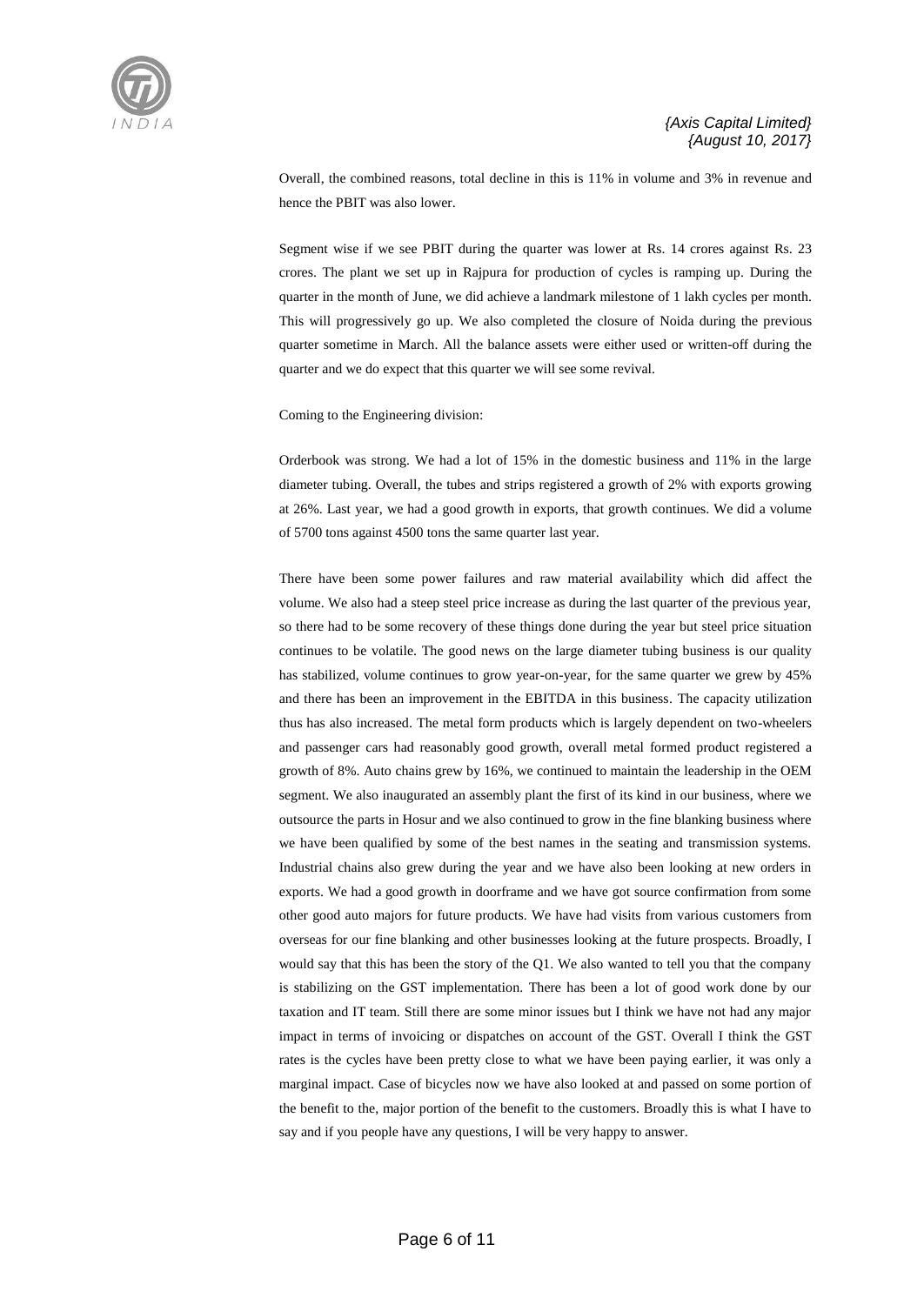

| <b>Moderator:</b>   | Thank you. We will take the next question from the line of Raunak Shah from SJC Capital,<br>please go ahead. Mr. Shah please go ahead.                                                                                                                  |
|---------------------|---------------------------------------------------------------------------------------------------------------------------------------------------------------------------------------------------------------------------------------------------------|
| <b>Raunak Shah:</b> | Yes, my question was on the demerger tag line which is very beneficial, thank you for that.<br>Yes, you have already answered that so, good, thank you.                                                                                                 |
| Moderator:          | The next question is from the line of Vipul Shah an individual investor, please go ahead.                                                                                                                                                               |
| <b>Vipul Shah:</b>  | Hi sir, what is the capacity utilization of large dia and what is the EBITDA in this quarter for<br>large dia.                                                                                                                                          |
| L. Ramkumar:        | I think we have used around 55%, EBITDA is positive.                                                                                                                                                                                                    |
| <b>Vipul Shah:</b>  | EBITDA is positive.                                                                                                                                                                                                                                     |
| L. Ramkumar:        | Yes, it is positive since last year, it is getting better.                                                                                                                                                                                              |
| <b>Vipul Shah:</b>  | Okay sir, thank you.                                                                                                                                                                                                                                    |
| <b>Moderator:</b>   | Thank you. We will take the next question from the line of Kashyap Pujara from Axis Capital,<br>please go ahead.                                                                                                                                        |
| Kashyap Pujara:     | Mr. Ramkumar just needed some data points as always. If you can just give volumes of<br>bicycles sold this quarter.                                                                                                                                     |
| L. Ramkumar:        | Bicycles sold this quarter 2017-18, 11.3 lakh.                                                                                                                                                                                                          |
| Kashyap Pujara:     | 11.3 lakh and the same period previous year how much did we sell.                                                                                                                                                                                       |
| L. Ramkumar:        | 12.68.                                                                                                                                                                                                                                                  |
| Kashyap Pujara:     | 12.68 and within this 11.3, how much would be the government and how much would be trade.                                                                                                                                                               |
| L. Ramkumar:        | 2.3 is government.                                                                                                                                                                                                                                      |
| Kashyap Pujara:     | 2.3 is government, okay and trade is what you said was actually down 23% and the<br>contribution from the trade is higher than the contribution of government and so is the ROCE<br>because the capital employed would also be lower at the trade side. |
| L. Ramkumar:        | Trade side, capital employed is quite high.                                                                                                                                                                                                             |
| K. Mahendra Kumar:  | Okay, capital employed is you are right because receivable inventory is high on the other side.<br>You asked all the questions and answered thank you for that.                                                                                         |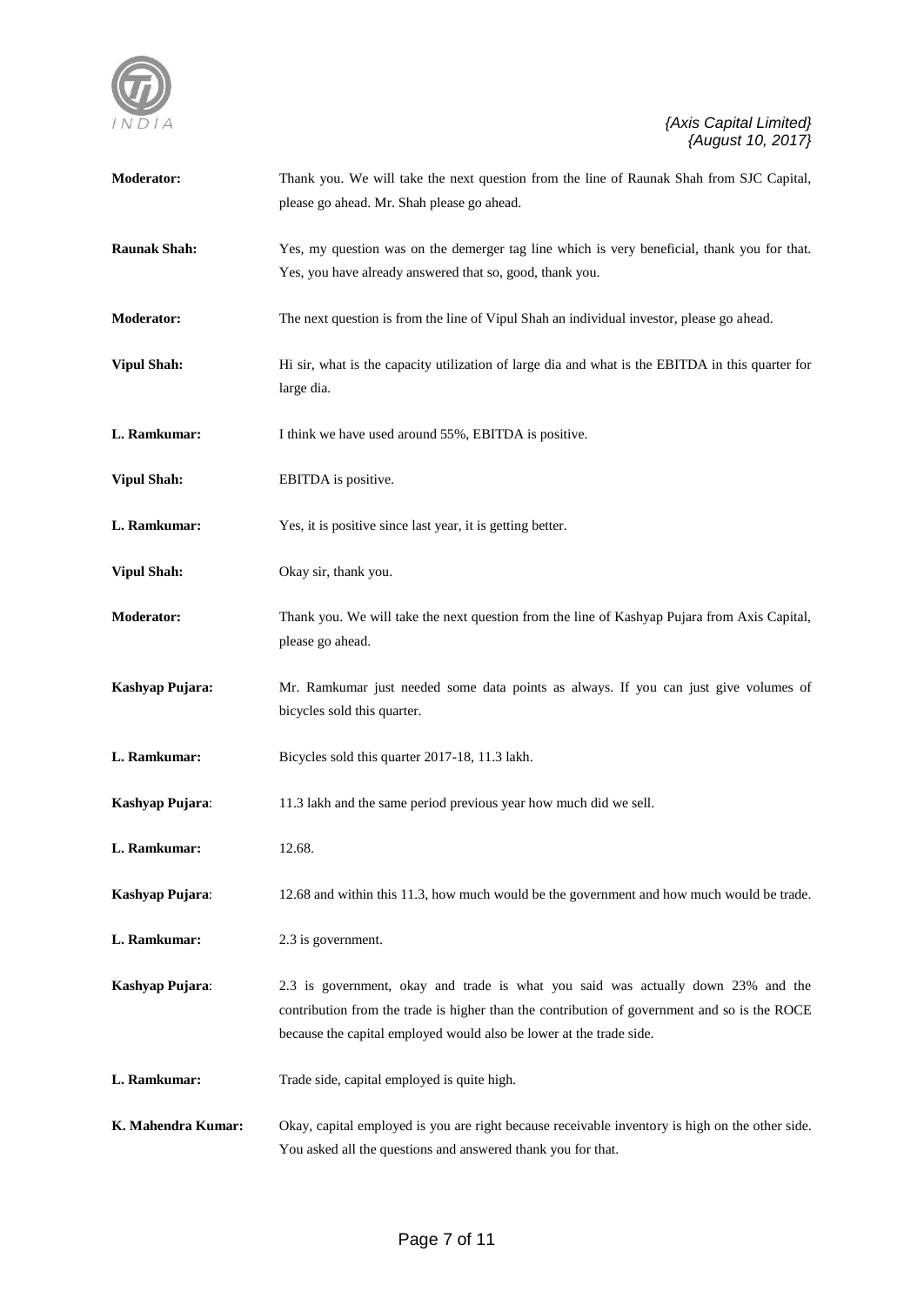

- **Kashyap Pujara**: No the thing is that the margins that we saw then primarily come down on the cycle was it mainly because of mix or is it also because of the right off that we have done at the Rajpura plant in the current quarter.
- **K. Mahendra Kumar:** No, there is no big write-off, see there is also a breakeven right, the volume has to be much more to observe all the fixed cost including the margin, we need to be operating in a much higher level of volume to increase the profits that is the main reason actually.
- **Kashyap Pujara:** Sure, fair enough and you know as a commentary you were mentioning that you know you are expecting to turnaround from the coming quarter as GST etc. has stabilized, I mean would that we right understanding.
- **L. Ramkumar:** Yes, there is expectation, we will wait and see because somewhere to last few quarters, things have not worked out the way we have expected, the worrying thing is everybody is losing in the industry, so we are taking it all because of GST and other things, demonetization also affected last year, so we are hoping that now everything is behind us, so from now on probably there will be a steady state and market will start looking up.
- **Kashyap Pujara**: Okay, could you also share with us that the tonnage on the engineering side, the total tonnage, that would include strips and you know if I were to just look at total tons.
- **L. Ramkumar:** I know the calculation through, it is around 62,000.
- **Kashyap Pujara**: Okay and when we saw you know while the topline has grown I mean largely because of good volume growth and we are seeing margin compression here, that would and you mentioned you know steep steel price increases etc., but in this business generally you know the prices have passed through with a lag so can we expect that to stand corrected in the coming quarters.
- **L. Ramkumar:** There is no big drop, how much is the drop. By and large it has recovered most of it but steel price keep changing every quarters, so that way we would have collected what happened in the last quarter then again it goes up like that.
- **Kashyap Pujara:** And of this 62,000 ton how much would be you know you mentioned the large dia which was around 5700 tons, no exports were 5700 tons and how much would be you know the large dia of this.
- **L. Ramkumar:** 5,200 tons. Last year same quarter was 3600 tons for the quarter.
- **Kashyap Pujara:** Sure, okay and likewise in the metal forming business, I mean typically chains are growing now that is during the replacement or exports or OEMs how any color that you can give.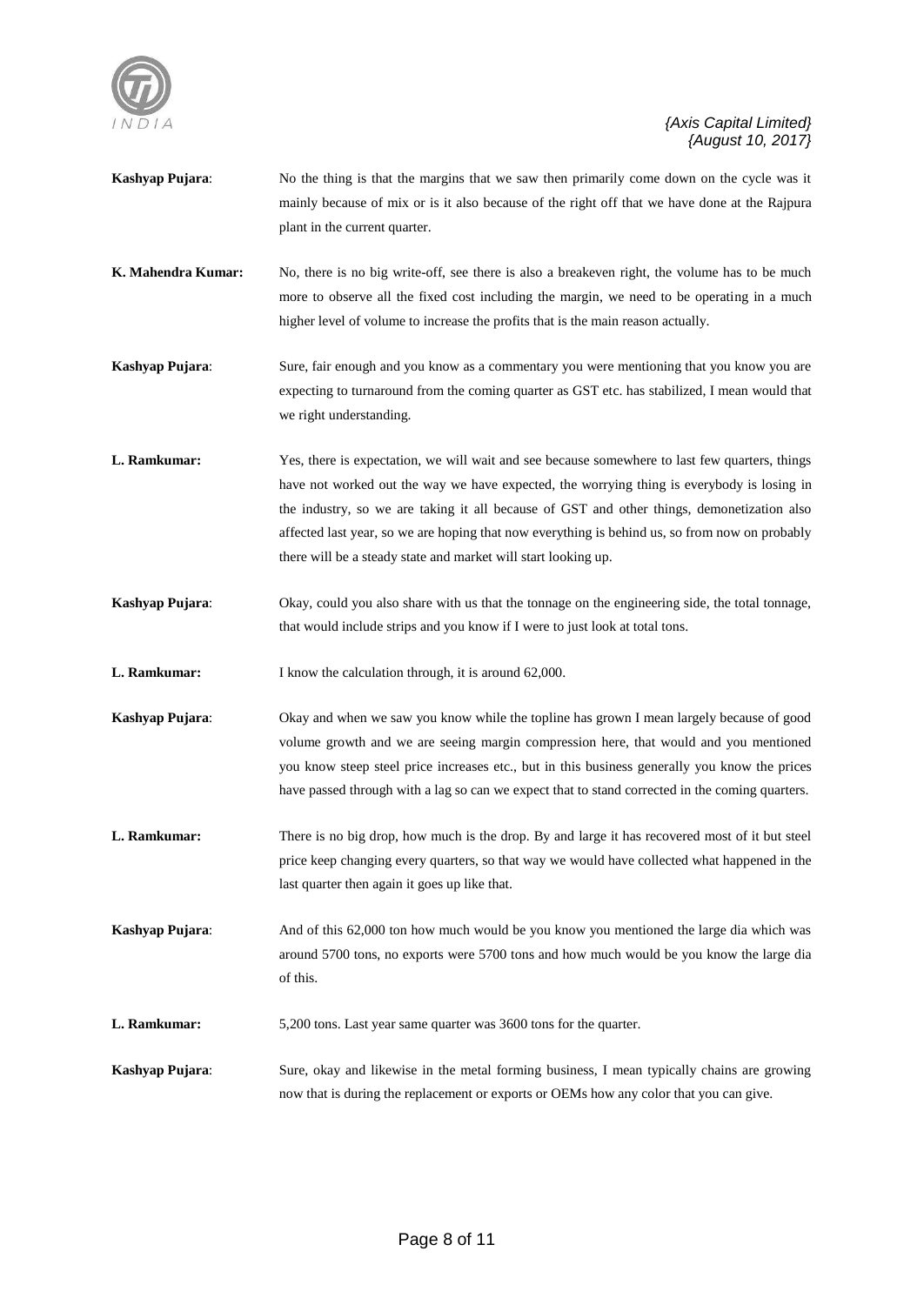

| L. Ramkumar:       | OEM sales. After market is little affected because of the GST and other things because there<br>are some confusions on the rates plus the dealers are also not getting tuned but OEMs continue<br>to grow.                                                                                                                                                                                          |
|--------------------|-----------------------------------------------------------------------------------------------------------------------------------------------------------------------------------------------------------------------------------------------------------------------------------------------------------------------------------------------------------------------------------------------------|
| Kashyap Pujara:    | So just last question, from a perspective of you know on the margins, sir mainly it is you know<br>would we attribute the margins you know softness mainly to the utilizations that we are faced<br>with that we have more capacity and we can do far significant throughputs and that is a key<br>reason that the margins are a bit soft in the current quarter, how would you view that overtime. |
| L. Ramkumar:       | What you said is true of bicycle. The case of other businesses we are working very close to the<br>capacity, right, so other I would say partly it is the material cost recovery, delay in recovery<br>like that.                                                                                                                                                                                   |
| Kashyap Pujara:    | Sure, okay.                                                                                                                                                                                                                                                                                                                                                                                         |
| L. Ramkumar:       | Mix-related issues also. Bicycles definitely there is scope for substantial improvement which<br>will give us a good improvement, overall also for the business.                                                                                                                                                                                                                                    |
| Kashyap Pujara:    | Mr. Ramkumar, just I will take couple of more questions. In that case you know if you can just<br>give us your view on CAPEX going forward for the current year you know the CAPEX<br>guidance.                                                                                                                                                                                                     |
| L. Ramkumar:       | Around Rs. 200 crores.                                                                                                                                                                                                                                                                                                                                                                              |
| Kashyap Pujara:    | Okay, around Rs. 200 crores, so not significant and the interest cost has come up decisively in<br>this quarter, so going forward, I mean could you also give a view on Shanthi Gears because<br>once this is demerged, we will be looking at consolidated numbers of TII and Shanthi Gears.                                                                                                        |
| L. Ramkumar:       | Shanthi Gear has done well during the quarter. We have achieved a good topline growth 22%,<br>we are also having a good order booking, we have order booking rate has been going up.                                                                                                                                                                                                                |
| K. Mahendra Kumar: | Order booking went up by 40% year-on-year. We have a strong pending order book also.                                                                                                                                                                                                                                                                                                                |
| L. Ramkumar:       | Yes.                                                                                                                                                                                                                                                                                                                                                                                                |
| Kashyap Pujara:    | Yes, correct. We will move to some more questions, couple of them and then we can end the<br>call. Listen, can we take the next question please.                                                                                                                                                                                                                                                    |
| Moderator:         | Yes, the next question is from the line of Jayesh Gandhi from Birla Sun Life, please go ahead.                                                                                                                                                                                                                                                                                                      |
| Jayesh Gandhi:     | My question regarding Shanthi Gear, what plans there, would you be ultimately merging this<br>manufacturing entity anytime soon.                                                                                                                                                                                                                                                                    |
| L. Ramkumar:       | There is no plan as such to do anything like that. We will continue like as a listed company.                                                                                                                                                                                                                                                                                                       |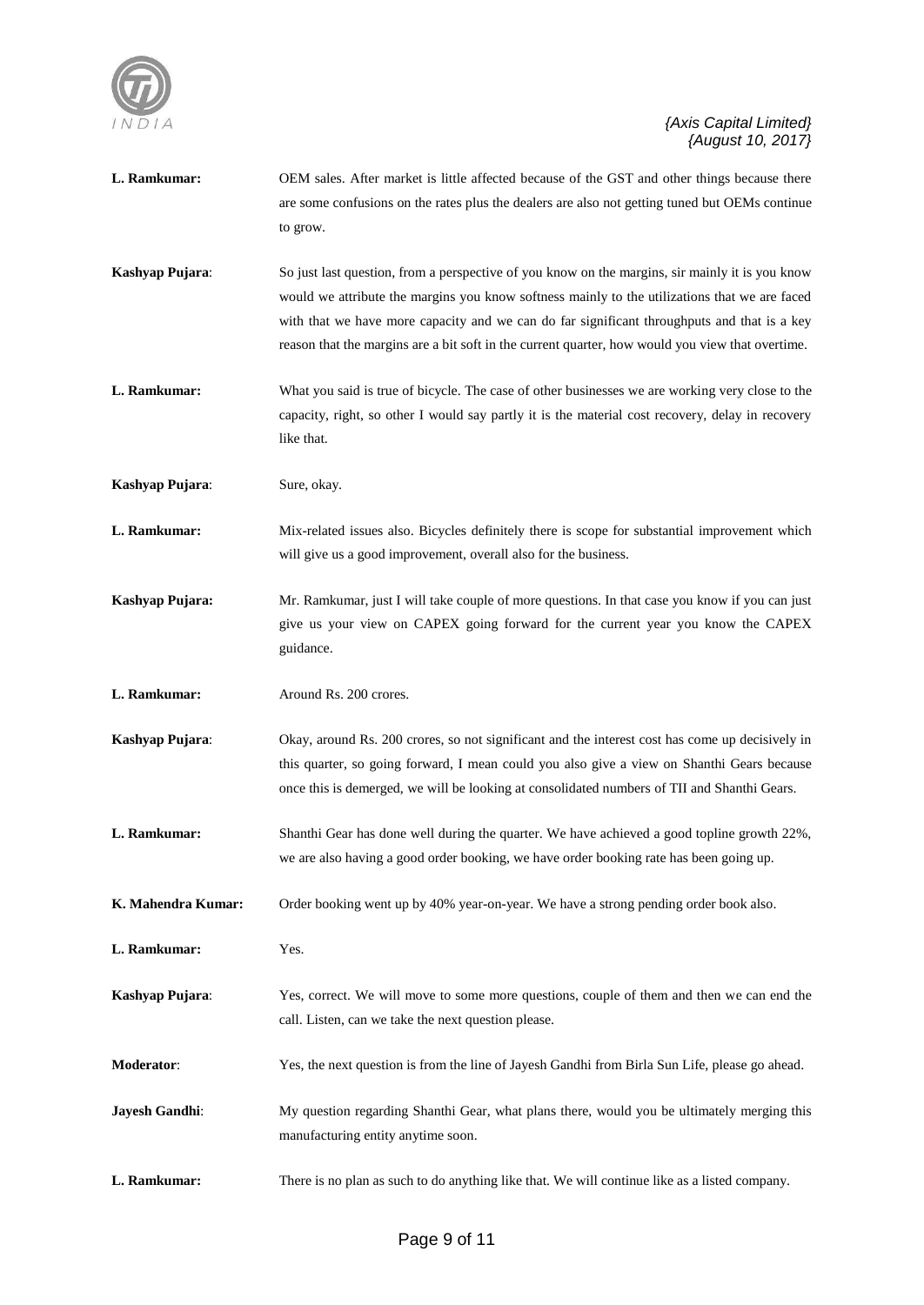

| Jayesh Gandhi:      | Okay fine, and my other question was regarding the debt level, so what is the net debt in books<br>as of now I mean post the demerger, what is the plan for debt reduction over the next few<br>years.                                                                                                                                                                               |
|---------------------|--------------------------------------------------------------------------------------------------------------------------------------------------------------------------------------------------------------------------------------------------------------------------------------------------------------------------------------------------------------------------------------|
| L. Ramkumar:        | Rs. 725 crores including the short-term.                                                                                                                                                                                                                                                                                                                                             |
| Jayesh Gandhi:      | Rs. 725 crores including 300 crores of short-term and what plans will use this in the next few<br>years.                                                                                                                                                                                                                                                                             |
| L. Ramkumar:        | We would think our internal cash generation and CAPEX would match. It will not be a<br>significant increase in the debt level.                                                                                                                                                                                                                                                       |
| Jayesh Gandhi:      | Right because in most areas our most you know segments that we operate, we have been<br>running at fairly low utilization at least that is what I gather from the discussion as well as you<br>know my reading, I was wondering whether is there a need to for such large CAPEX in the<br>next two years considering the fact that we have lower utilization in most of the segment. |
| L. Ramkumar:        | So, I would like to correct your view, our lower utilization is only in bicycle, in almost all the<br>other businesses, we are running to the brim, it will be upwards of 90% utilization.                                                                                                                                                                                           |
| Jayesh Gandhi:      | Sir, what is the new CAPEX plan, sorry, I missed that number in the next few years.                                                                                                                                                                                                                                                                                                  |
| L. Ramkumar:        | This year, we will do around Rs. 200 crores, next year in all it may be around 150 crores<br>because of that has to be a regular CAPEX also, plus this year we have a plant coming up for<br>expansion of the tube business in North in Punjab, that will be a major CAPEX.                                                                                                          |
| Jayesh Gandhi:      | That is the new relocation from the existing to the new one.                                                                                                                                                                                                                                                                                                                         |
| L. Ramkumar:        | No new location, existing plan continues, additional capacity, relocation we will see later<br>because relocation means lot of disruption and all that, more CAPEX also.                                                                                                                                                                                                             |
| Jayesh Gandhi:      | So Rs. 200 crores this year and 150 crores next year.                                                                                                                                                                                                                                                                                                                                |
| L. Ramkumar:        | Rs. 150 crores you can take each year.                                                                                                                                                                                                                                                                                                                                               |
| Moderator:          | The next question is from the line of Raunak Shah from SJC Capital, please go ahead.                                                                                                                                                                                                                                                                                                 |
| <b>Raunak Shah:</b> | Could you help me with the cash generated from operations on the manufacturing side for<br>FY17.                                                                                                                                                                                                                                                                                     |
| L. Ramkumar:        | Yes, just a moment, we will give you the numbers. Yes, do you have any other questions<br>which I can, I am just referring to the papers yes to give you that number.                                                                                                                                                                                                                |